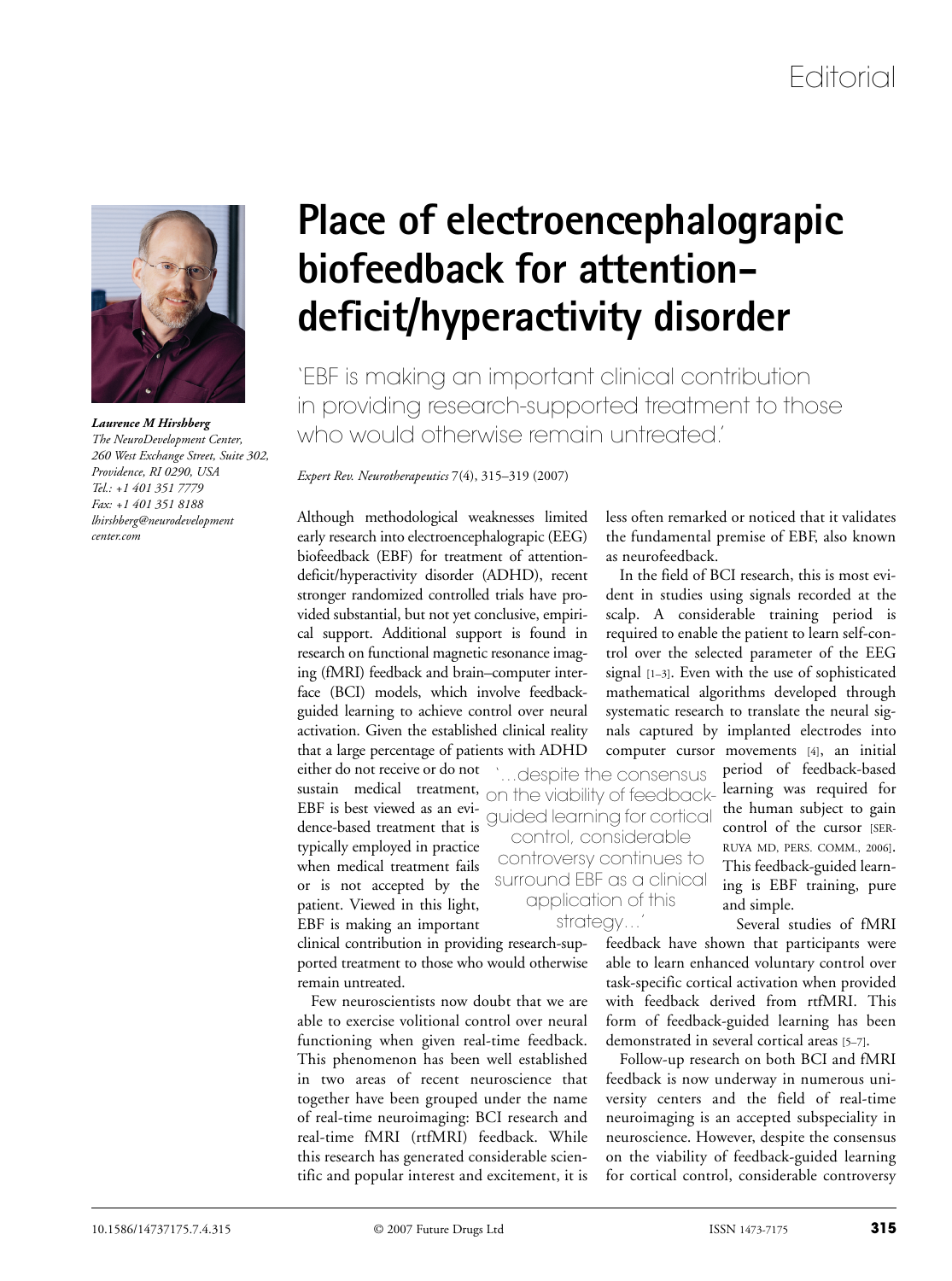# **Hirshberg**

continues to surround EBF as a clinical application of this strategy to alter patterns of cortical activation known to be deviant in ADHD.

There is, however, a growing and substantial body of evidence supporting the efficacy and clinical utility of this tool for treating the primary ADHD symptoms. Owing to significant methodological weaknesses in many of the early studies, the generalizability of their findings is limited. However, the more recent studies have successfully addressed many of these concerns.

Overall, more than 20 studies have been conducted involving over 700 subjects. Nine have been controlled trials, involving over 400 subjects, with comparisons to sham treatment, nontreatment and stimulant medication controls; these include five randomized controlled trials.

Two of these later randomized controlled trials utilized a double-blind sham-treatment control. In one study, 42 subjects were randomly assigned to experimental and sham-treatment control groups, with the groups well matched by demographic, diagnostic, intelligence quotient and achievement score variables. It employed well established and validated parent and teacher report measures of ADHD symptoms, a continuous performance test (CPT) and quantitative EEG (qEEG) and showed highly significant improvements on all three behavioral measures and the qEEG for the experimental but not the control group [8].

A second double-blind sham treatment study '…EBF is best viewed as an involved 31 subjects randomly assigned to EBF treatment, sham-treatment control and wait-list control [9]. Significant improvements were observed in the EBF treatment group, but not in  $\uparrow$  has substantial but not the sham or wait-list controls, with the latter two  $\gamma$ et conclusive evidence of groups indistinguishable.

In another well-designed recent study,

20 ADHD subjects were randomly assigned either to an EBF experimental group (15 subjects) or a non-EBF control group [10]. Before and after the EBF training was completed, all subjects were given an fMRI scan while performing a Counting Stroop task, as well as cognitive and behavioral testing using the Weschler Intelligence Scale for Children-Revised digit span test, a CPT and the Conners Parent Rating Scale-Revised (CPRS-R). Converging evidence from positron-emission tomography (PET) and fMRI studies has shown that the dorsal division of the anterior cingulate cortex (ACC) plays a pivotal role in the cognitive processes involved in the Stroop task; previous research has also demonstrated dysfunction in this area in subjects with ADHD while performing the Counting Stroop task [11].

After 40-h long EBF training sessions, both groups were rescanned under the same Stroop task and cognitive and behavioral measures were repeated. The EBF group showed significant increases in activation in the dorsal ACC, whereas the control group did not. The experimental but not the control group also showed significantly improved cognitive performance on the Stroop task, as well as significant improvements on the digit span, CPT and CPRS-R.

Overall, in this body of research, statistically significant improvements for experimental but not control groups have been documented using well-established measures. Effect size is similar to that shown with stimulant medication. Improvements in attention and impulsivity have also been documented in nonclinical subjects. Predicted parallel improvement in neurophysiological measures has been demonstrated repeatedly, including qEEG, event-related potentials (ERPs) and fMRI.

Specificity of effect for EBF has been shown in several respects, most importantly through the sham-treatment studies described above. Research has also shown that the degree of improvement in ADHD symptoms as well as the degree of change in neurophysiological indices is positively correlated with the degree to which the subject is able to learn to alter the EEG during the training sessions, strongly suggesting that observed improvements in functioning result from the specific action of feedback-guided learning during training [12].

Only one published study obtained results that may be interpreted as discrepant with the broad outlines of this body of research [13]. This was a multiple baseline study of seven ADHD subjects with staggered intervals of standard EBF and reinforcement of randomly chosen frequencies, changed every few sessions. Behavioral measures and a CPT were repeated after every interval. Of the seven subjects, two dropped out of

the study prior to completion.

Analyses based on those five subjects who completed the study show positive treatment effects for EBF of moderate-tolarge effect size. When the two drop-outs were included in the analyses, no significant EBF effects were found when controlling for linear trend. The authors acknowledge that one drop-out was a clear

outlier with negative response to active EBF treatment, but do not discuss possible reasons for this response, and conclude that the study failed to support the hypothesis of positive EBF effect. However, a number of significant methodological weaknesses call this conclusion into question, including poor operationalization of the placebo condition (which was in fact contingent feedback likely to have interfered with consolidation of learning in the treatment trials that always followed), failure to counterbalance condition, failure to exclude those subjects who did not show the pattern of cortical deactivation that EBF treatment is designed to treat and failure to measure success in learning to alter the EEG during EBF training sessions.

In assessing the evidence base for EBF, it is also important to remember that recent meta-analyses comparing the results of observational studies versus randomized controlled trials to assess efficacy of medical treatment reveal that results from the two approaches to research are generally concordant [14–16]. For example**,** analyzing data from 136 published reports of efficacy of 19 diverse medical treatments, Benson and Hartz concluded 'In only two of the 19 analyses of treatment effects did the combined magnitude of the effect from the observational studies lie outside of the 95% confidence interval for the combined

alternative approach to addressing the primary symptoms of the disorder efficacy…'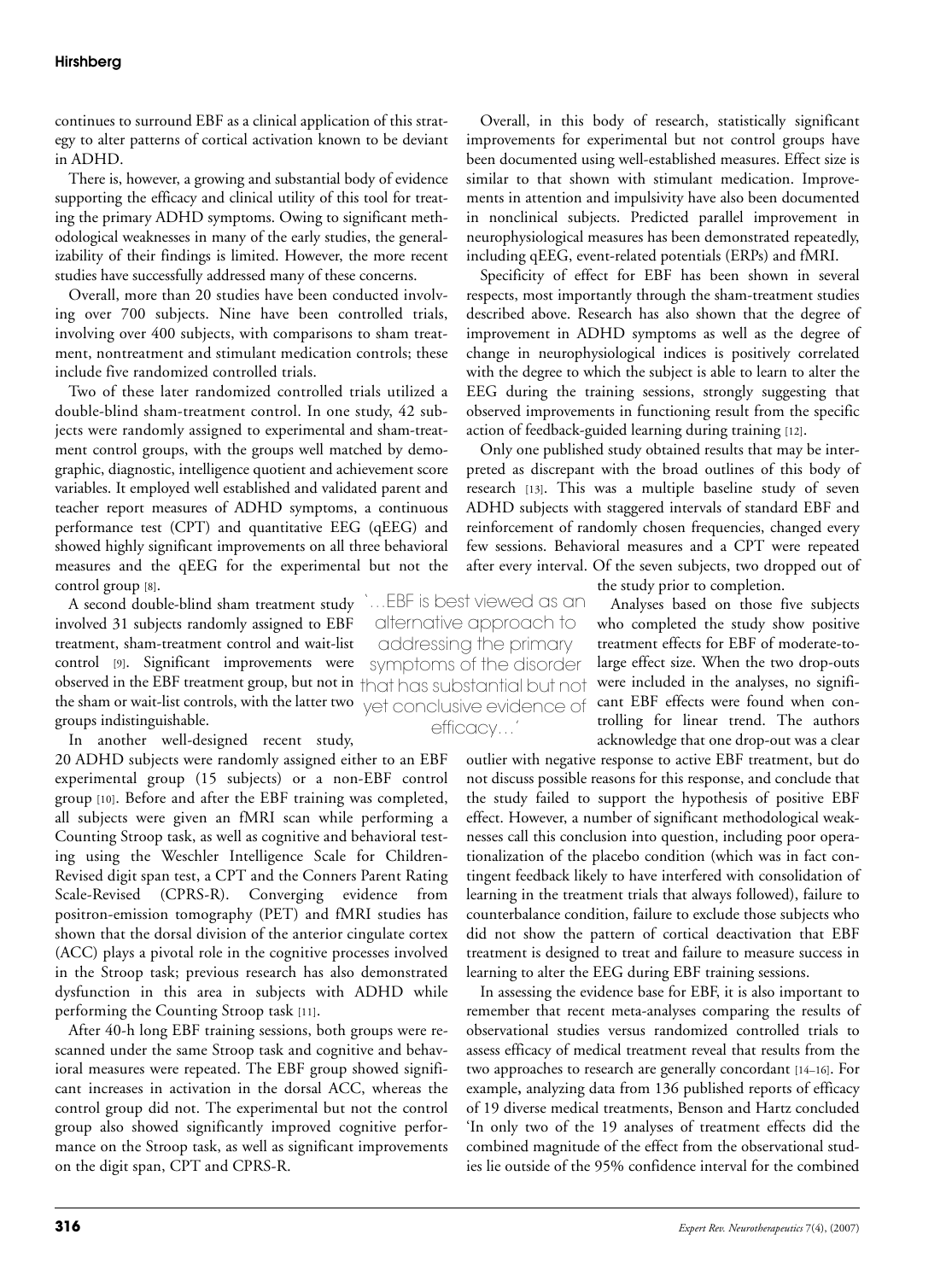magnitude in the randomized controlled trials' [14]. These findings suggest that a balanced approach to the status of scientific evidence should take into account results from observational as well as controlled trials in assessing the degree of empirical support for an intervention and call into question the empirical basis for the increasing tendency to accept as adequate evidence only results from randomized controlled trials. The latter bias appears itself to represent an opinion unsupported by the evidence base.

Nevertheless, it is also true that no double-blind, randomized-controlled trial has been completed to date that incorporates a large enough sample size to be considered definitive. Current standards of empirical evidence have developed to the point that no method is considered to have acquired conclusive empirical support in the absence of such a study. Unfortunately, this is an enormously expensive enterprise, which, practically speaking, could not be carried out without generous public support or private-sector support based on the expectation of a very substantial commercial market. However, as of yet, there has been no such public support and any substantial commercial benefit is highly unlikely, at least in the near term.

The body of research completed to date does appear to warrant funding of such a definitive study. In addition, further

research is needed to supplement initial studies of the durability of treatment effects attributed to EBF. Only two studies have been completed. One is a followup of a series of clinic patients interviewed by a blind rater using questions derived from established rating scales [17]. The second is a follow-up study of a controlled

trial in which the original subject pool was re-evaluated 1 and 3 years after EBF treatment ended [18]. Both studies showed significant maintenance of the treatment effect.

Finally, in considering the evidence base for EBF for ADHD, it is important to note that no lasting adverse effects have been reported in the research literature.

Several reviewers have emphasized the limitations of the extant research (prior to the DeBeus and Levesque studies) and concluded, simply, that EBF is 'unsupported' as a treatment for ADHD [19,20]. For a variety of reasons, however, such a simple, dichotomous view of the question is insufficient. In several areas of intervention, results from meta-analytic studies support the adoption of a more refined approach to evaluating efficacy [21]. Position papers and practice standards promulgated by the American Psychological Association [22] and the American Academy of Child and Adolescent Psychiatry [23] similarly argue in favor of an approach to assessing the degree of evidence that appreciates various levels or types of evidence, rather than restricting consideration to randomized controlled trials only or holding to a simple supported versus unsupported dichotomy.

I would also argue that the realities of everyday clinical experience require a more sophisticated and complex calculus. There are some uncomfortable realities regarding ADHD treatment that receive less attention than they deserve and that bear

'…EBF as an evidencebased treatment…should always be considered as an option in discussing treament possibilities with patients.'

critically on the question of the clinical utility of EBF and its place in an evidence-based practice. Numerous studies have shown that a substantial percentage (estimates range from 50 to 87%) of children and adolescents diagnosed with ADHD in the USA either do not begin, or fail to continue medical treatment [24,25]. The increased risk for a host of serious negative outcomes that is associated with untreated ADHD is well known [26].

In everyday clinical practice, a very high percentage of patients treated with EBF fall into one of two groups. Most numerous by far are patients who have tried medical treatment, most often with several trials of several agents, and have not benefited or not benefited enough, or have experienced adverse effects. Also in this group are individuals who have responded positively to medical treatment but would like to see if EBF can help them reduce their need for medication over the very long term, or enable them to stop medication entirely.

A second group are those who are determinedly opposed to such medical treatment and are looking at EBF as an alternative to medical treatment. In actual practice then, EBF is almost exclusively being used where first-line medical treatment is insufficient or is not in accord with the patients' preferences and values. This state of affairs is entirely appropriate, given the evi-

> dence base. Indeed, I would argue that an informed approach to evidence-based practice with ADHD would fully and wholeheartedly recommend such a role for EBF in the treatment of ADHD. This view suggests that EBF is making an important clinical contribution in providing research-supported treatment to those who would otherwise remain untreated.

In addition, EBF offers the promise of eliminating or significantly reducing the need for regular medication use that is likely to be necessary for a lifetime for a high percentage of patients. In my experience, many parents express strong misgivings about this prospect. Finally, in practice, we often see significantly improved emotional regulation and lability and reduced anxiety. These changes are usually observed before changes in ADHD symptoms are evident. Parents will say something like "I'm not sure his attention is better yet, but he sure is easier to live with." In parallel with this, we often see improved parent–child relationships and reduced parent and familial stress.

Evidence-based practice has been defined as 'the integration of the best available research with clinical expertise in the context of patient characteristics, culture, and preferences' [27]. Given this definition and the research evidence summarized above, what then is the place of EBF in the practical realities of everyday clinical practice with ADHD? In my reading of the evidence, EBF is best viewed as an alternative approach to addressing the primary symptoms of the disorder that has substantial, but not yet conclusive, evidence of efficacy. It is quite time consuming and expensive and the process is often experienced as boring by patients (at least after an initial period of 'gee whiz' enthusiasm about the process.) There is preliminary evidence that any gains that may be obtained will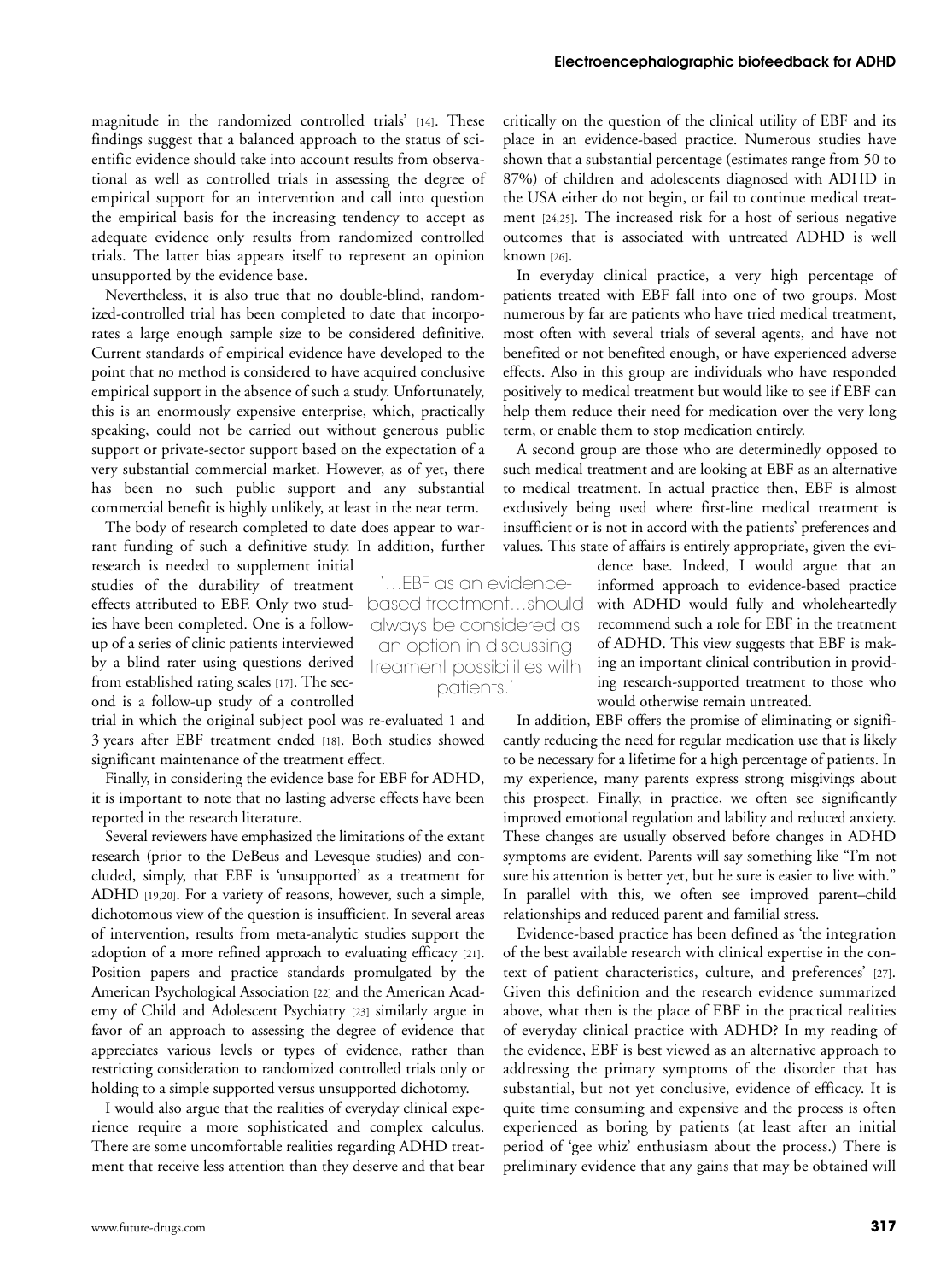# **Hirshberg**

last. It would appear to be well worth considering by patients when standard medical treatments fail or are insufficient, or when patient values and preferences lead to opposition to medical treatment. There is very little chance of harm, apart from the loss of time and money. There is probably more empirical evidence in support of EBF than for many of the off-label uses of medications or medication stacking that are often attempted when first-line treatments fail. EBF may be especially appropriate when medical treatment is contraindicated owing to cardiac or other considerations.

I have met with many patients from families that are determinedly opposed to medical treatment. If the untreated ADHD is resulting in serious negative consequence for the patient at the present time, I will often suggest to parents that they consider medical treatment as a short-term solution along with EBF for the longer term. I have also experienced patients whose parents decided to try medical treatment when EBF was not successful. In these instances, a trial of EBF allows patients to engage in medical treatment who might not otherwise have done so.

### **References**

- 1 Birbaumer N, Weber C, Neuper C *et al.* Physiological regulation of thinking: brain–computer interface (BCI) research. *Prog. Brain Res.* 159, 369–391 (2006).
- 2 Neuper C, Muller GR, Kubler N *et al.* Clinical application of EEG based brain–computer interface: a case study in a patient with severe motor impairment. *Clin. Neurophysol.* 114, 399–409 (2003).
- 3 Hinterberger T, Kubler A, Kaiser J *et al.* A brain–computer interface for the lockedin: comparison of the different EEG classifications for the thought translation device. *Clin. Neurophysiol.* 114, 416–425 (2003).
- 4 Serruya MD, Hatsopoulos NG, Paninski L *et al.* Instant neural control of a movement signal. *Nature* 416(6877), 141–142 (2002).
- 5 deCharms RC, Cristoff K, Glover GH *et al.* Learned regulation of spatially localized brain activation using real time fMRI. *Neuroimage* 21(1), 436–443 (2004).
- 6 Blecker C, Stark R, Weygandt W *et al.* Neurofeedback with fMRI imaging (poster). Presented at: *The Human Brain Mapping Conference*. Budapest, Hungary, 13–17 June 2004.
- 7 Scharnowski F, Weiskopf N, Mathiak K *et al*. Self-regulation of the BOLD signal of the supplementary motor area and the parahippocampal place area: fMRI feedback and its behavioral consequences (poster). Presented at: *The Human Brain Mapping Conference.* Budapest, Hungary, 13–17 June 2004.
- 8 DeBeus R. Progress in efficacy studies of EEG biofeedback for ADHD. Presented at: *The Annual Meeting of the American Psychiatric Association.* Toronto, Canada, 20–25 May 2006.
- 9 Picard BA. Double blind sham study of neurofeedback treatment for children with ADHD. Presented at: *The Annual Meeting of the International Society for Neurofeedback and Research.* Atlanta, GA, USA, 7–10 September 2006.
- 10 Levesque J, Beauregrad M, Mensour B. Effect of neurofeedback training on the neural substrates of selective attention in children with attention deficit/ hyperactivity disorder: a functional magnetic resonance imaging study. *Neurosci. Lett.* 394, 216–221 (2006).
- 11 Bush G, Frazier SL, Rauch SL *et al.* Anterior cingualte cortex dysfunction in attention deficit/hyperactivity disorder revealed by fMRI and the Counting Stroop. *Biol. Psychiatry* 45, 1542–1552  $(1999)$ .
- 12 Gruzelier J, Egner T. Critical validation studies of neurofeedback. *Child Adolesc. Psychiatr. Clin. N. Am.* 14*,* 83–104 (2005).
- 13 Heywood C, Beale I. EEG biofeedback vs. placebo treatment for attention-deficit/hyperactivity disorder: a pilot study. *J. Atten. Disord.* 7(1) 43–55 (2003).
- 14 Benson K, Hartz AJ. A comparison of observational studies and randomized, controlled trials. *N. Engl. J. Med.* 342(25), 1878–1886 (2000).

In my view, overall, a careful and pragmatic integration of the research evidence with the realities of clinical practice and patient preferences point unambiguously to acceptance of EBF as an evidence-based treatment that should always be considered as an option in discussing treatment possibilities with patients. This is in accordance with practice standards promulgated by the American Academy of Child and Adolescent Psychiatry for evaluating the evidence base of psychiatric treatments. EBF meets the standard of 'Clinical Guidelines' for ADHD owing to the presence of "limited empirical evidence (such as open trials, case studies) and/or strong clinical consensus." These practices should always be considered by the clinician but there are exceptions to their application [23].

A great deal of research on EBF remains to be carried out. However, this will be a long time in coming. In the meantime, EBF is best viewed as an evidence-based approach to the treatment for ADHD that offers an important option for consideration in the context of the values and preferences of each patient.

- 15 Britton A, McPherson K, KcKee M, Sanderson C, Black N, Bain C. Choosing between randomized and non-randomized studies: a systematic review. *Health Technol. Assess.* 2(13), 1–124 (1998).
- 16 Concato J, Shah N, Horwitz RI. Randomized, controlled trials, observational studies, and the hierarchy of research designs. *N. Engl. J. Med.* 342(25), 1887–1892 (2000).
- 17 Lubar JF, Neurofeedback for the management of attention deficit disorders. In: *Biofeedback: A Practitioner's Guide 3rd Edition.* Schwartz MS, Andrasik F (Eds). Guilford Press, NY, USA 409–437 (2003).
- 18 Monastra VJ. EEG biofeedback (neurotherapy) as a treatment for attentiondeficit/hyperactivity disorder: rationale and empirical foundation. *Child Adolesc. Psychiatr. Clin. N. Am.* 14*,* 55–82 (2005).
- 19 Loo SK, Barkley, RA. Clinical utility of EEG in attention deficit hyperactivity disorder. *Appl. Neuropsychol.* 12(4), 64–76 (2005)
- 20 Lilienfeld SO. Scientifically unsupported and supported interventions for childhood psychopathology: a summary. *Pediatrics* 115, 761–764 (2005).
- 21 Westen D, Novotny CM, Thompson-Brenner H. The empirical status of empirically supported psychotherapies: assumptions, findings, and reporting in controlled clinical trials. *Psych. Bull.* 130(4), 631–663 (2004).
- 22 Chambless DL, Hollon SD. Defining empirically supported therapies. *J. Consul. Clin. Psychol.* 66(1), 7–18 (1998).